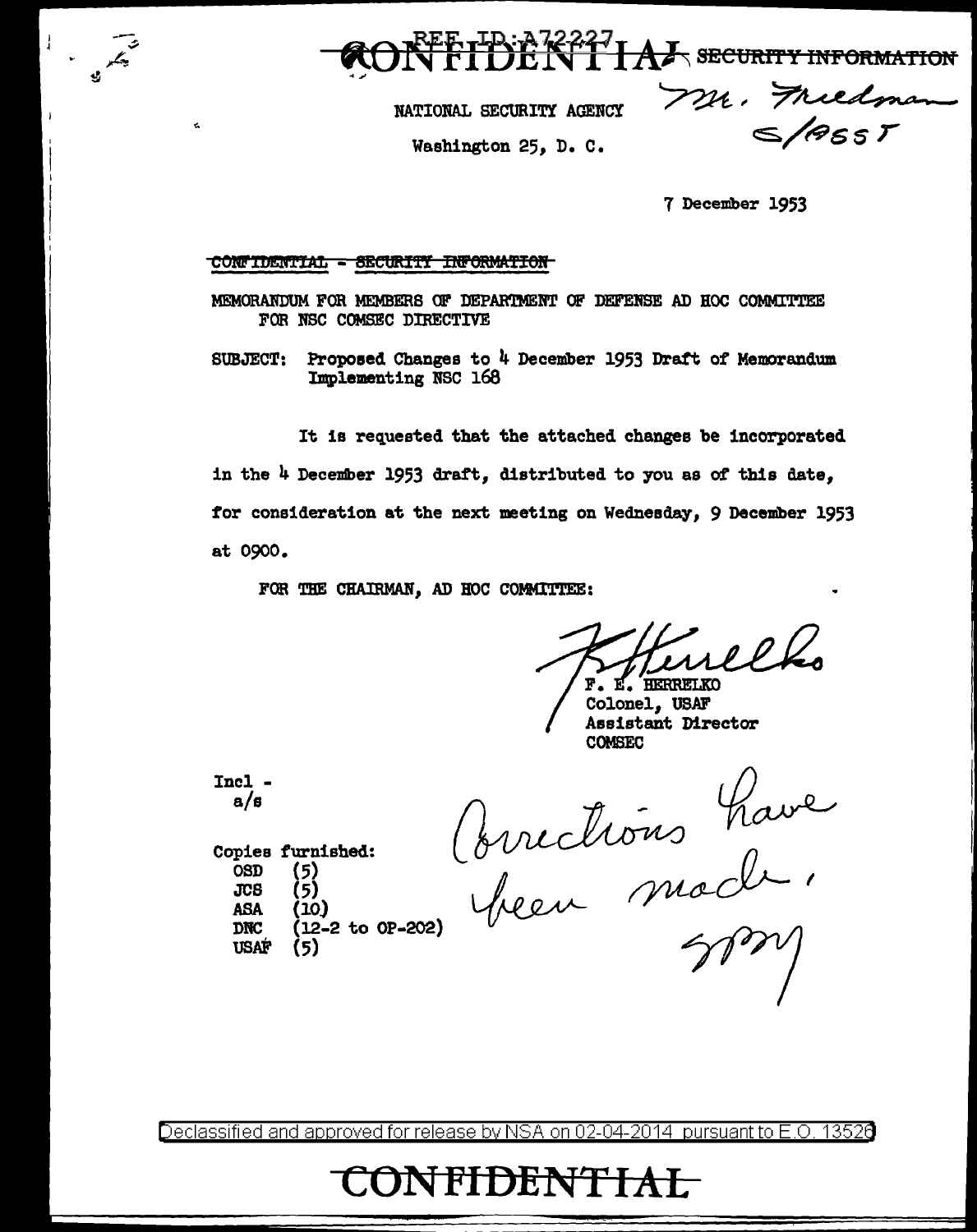### <u>FFT) IPN 7224</u> **SECURITY INFORMATION**

#### CONFIDENTIAL - CECURITY INFORMATION

Para 3, page 1:

Next to last sentence, change "bas 'been designated" to read "baa now been designated".

Para 3. page 2:

Strike out last sentence and substitute the following therefor:

I

I "With respect to the military departments, the Director, *NBA*, will ensure that fulfillment of his COMEEC functions will meet the requirements of the Joint Chiefs of Staff."

Para  $4$ , page 2:

Second line, change "bound" to "governed". Para  $4(e)$ , page 3 $\cdot$ 

Second line from top, change as follows:

"military departments, revise and supplement rules and procedures as required." Para  $4(1)$ , page 3:

First line, strike comma after "Defense" and add "and the Joint Chiefs of Staff,". Para  $4$   $(j)$ , page 3

Delete first line. (Would then read "To conduct etc.") Para  $4(m)$ , page  $4:$ 

Change first line to read:

"In consonance Yith policies *ot* the Department ot Defense and the Joint Chiefs of Staff to formulate  $\ldots$ . Para  $4(q)$ , page 5:

First line, substitute "COMEEC" for "cryptosecurity".

## **ONFIDENTIAL**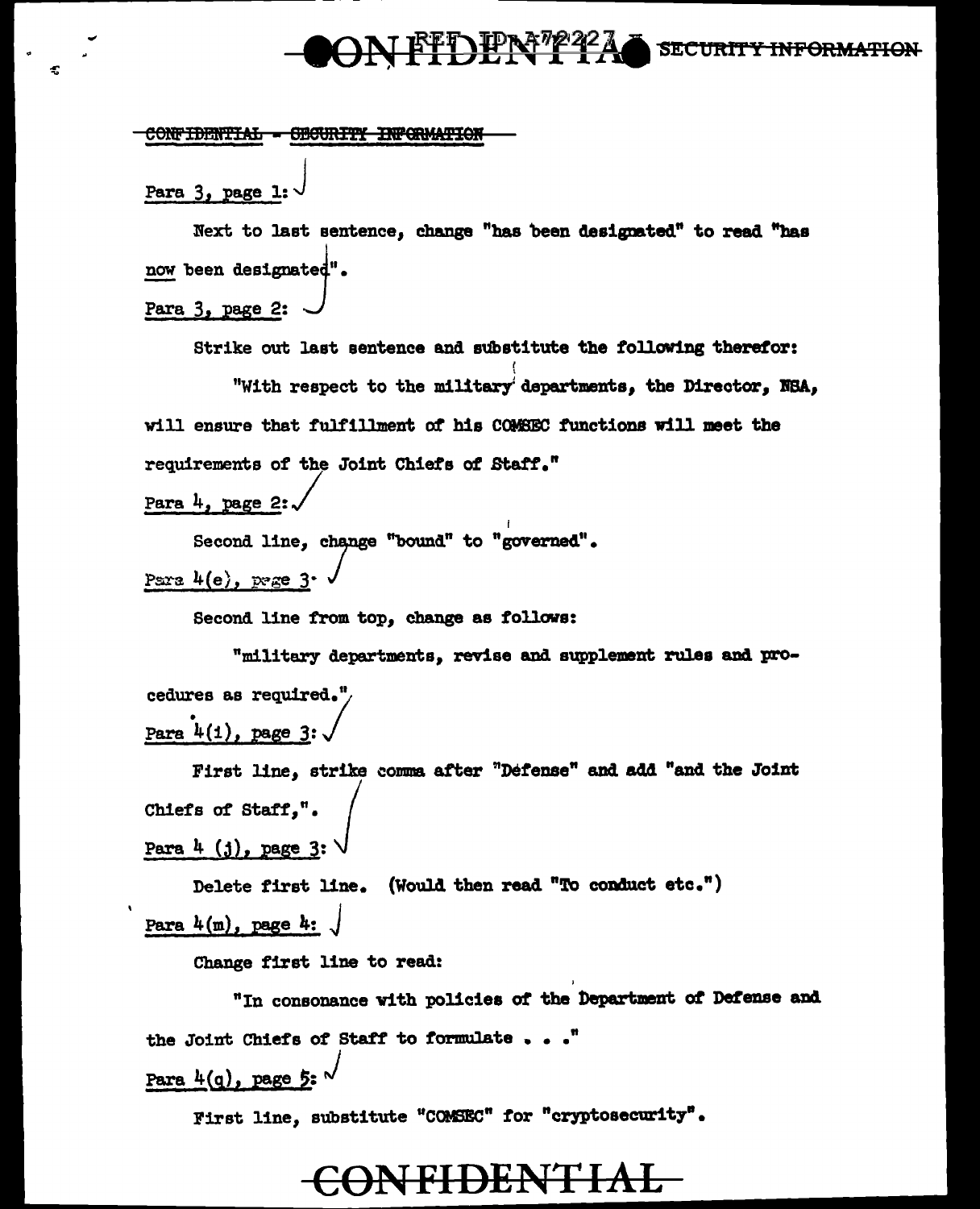### **PUE DE Nº 11A SECURITY INFORMATION**

#### CONFIDENTIAL - SECURITY INFORMATION

Para 5, page 5<sup>.</sup>

Strike out "and (the guidance of) the Joint Chiefs ot staff". Para 6(a), page 5: *j* 

Change first sentence to read as follows:

"a. To organize and conduct their CCMJEC activities as they see fit subject to the provisions of law, the/directives of the President, the provisions of reference  $(a)$  and any other directives issued by the Board, the provisions of this directive, and any directives issued by the Director, NSA."<br>Para 7, page 7.

Para 7, page

Change to read as follows

"7. The Director, NBA, will arrange with his appropriate authorities of departments and agencies of the government outside the Department of Defense for the exercise of the authority over COMSEC matters granted in paragraph 2 of reference (a)."

Para 9, page 8<sup>.</sup>

Change third sentence to read•

"If the matter in question cannot be resolved after consideration by the Director, NBA, and the department concerned, the bead *at* that department shall refer the matter to the Secretary of Defense via the Joint Chiefs of Staff."

Page 8:

Substitute new page, attached.

### - 2 **CONFIDENTIAL**